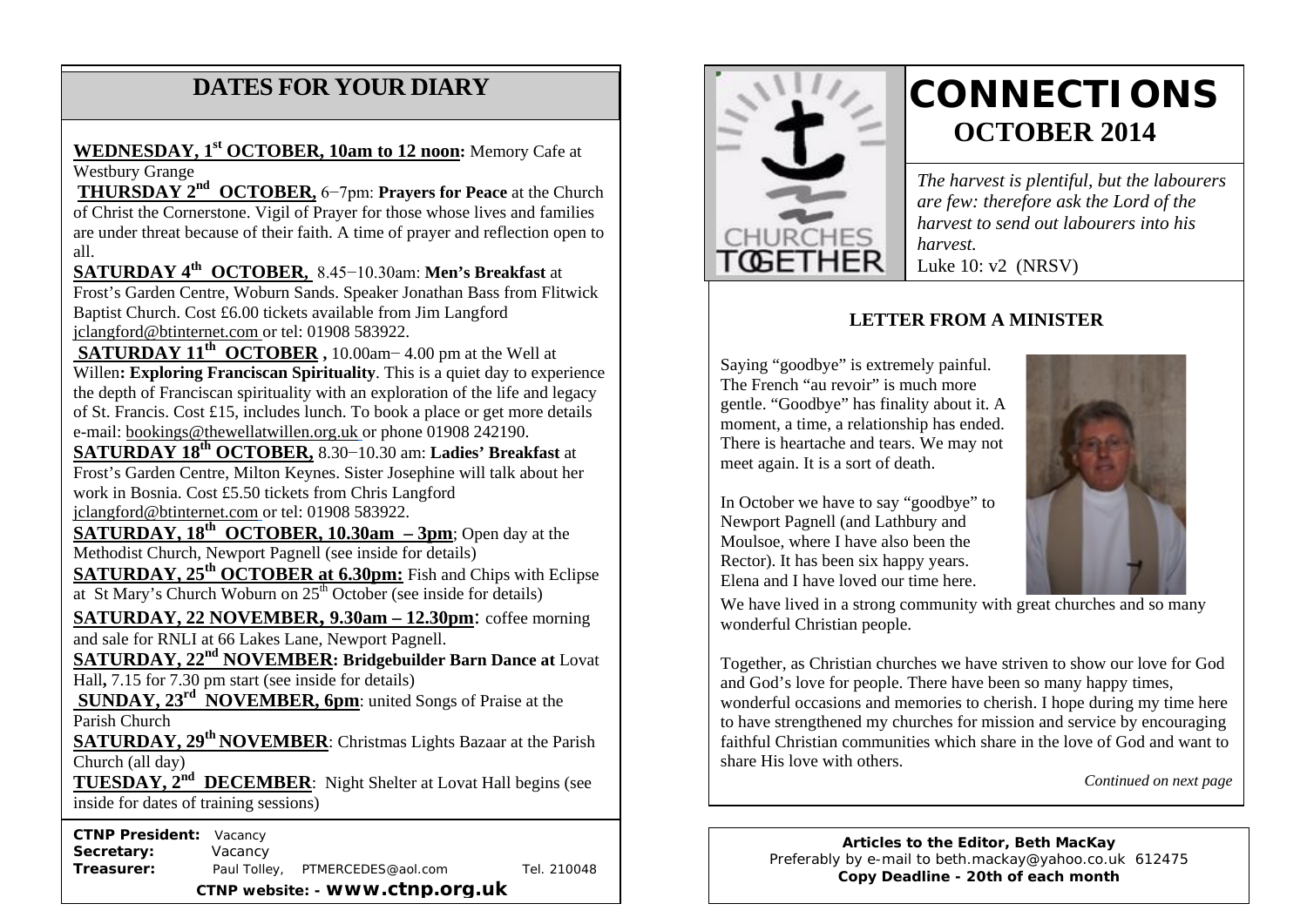#### **Continued from front cover**

But now we must go our separate ways as I go into retirement. In retirement Elena and I will be living in Bidford-on-Avon, which is six miles from Stratford-upon-Avon. Elena hopes to continue working for World Vision. We also hope to be able to spend far more time with family − with children and grandchildren in Ireland (where my son John is an Anglican priest); in Brighton; and with eldest son, David and his family who are only thirty minutes' drive away from our new home. My intention is to retire as a rector but not from being a priest. Leading worship and sharing God's love with people will, I hope, continue in the local churches. As a recently retired clergy friend has told me "when I was a vicar at least I used to get one day off a week, now I get none".

The Anglican churches will also be going their separate ways. By faith, commitment and teamwork together hopefully they will build on the developments of the last few years, becoming stronger and striving further to serve God.

The Church of England does not start the official recruitment process for replacing an incumbent [vicar/rector] until after the previous incumbent has left the post. Inevitably there will be a gap of several months. My prayer is that a new rector will be appointed who will lead the Anglican churches forward in mission and work alongside the other town churches in being outward-looking communities of faith.

Saying "goodbye" is difficult and painful: it is a sort of dying. I hope we can say goodbye with so much to be thankful for and with so many happy memories, believing in faith that there is indeed new life after death for all of us.

*Reverend Michael Godfrey Rector Newport Pagnell with Lathbury & Moulsoe*

# **BRIDGEBUILDER BARN DANCE** – **Saturday, 22nd November**. 7.15

- for 7.30 pm start at Lovat Hall.
- Live music
- fish and chip supper
- bring your own drinks/glasses
- Toucan Crafts and Traidcraft food on sale.
- Join us to raise finds for Bridgebuilder. Tickets £10. E-mail : office@mkbt.org.uk or tel: 01908 270670.

#### **WINTER NIGHT SHELTER**

Just an early heads-up for your diaries about the Winter Night Shelter. Last year around 50 adults were helped towards long term accommodation by the shelter which will operate again on Tuesday evenings through to Wednesday mornings at Lovat Hall.

Fancy a bigger role? Could you be a new team leader? Talk to Jack at the Baptist church via the office there. Phone 01908 618898 or email info@npbc.org.uk. Search for *Milton Keynes Night Shelter* for web updates.

Diary dates are as follows:

#### **Training for Team Leaders**:

• Thursday 23rd October 8-10pm Ridgeway Centre

#### **Training for Volunteers**:

- Saturday 8th November 9.30am -12.30 Stony Stratford.
- Saturday 29th November 9.30am -12.30 Stony Stratford.
- Saturday 6th December 9.30am -12.30 Stony Stratford.

**Note that Lovat Hall opens its doors as a Night Shelter on Tuesday 2nd December and will be open each subsequent Tuesday night through to 10th March 2015.**

*Jesus Christ is healing, healing in the streets; curing those who suffer, touching those he greets. Listen, Lord Jesus, I have pity too; let my care be active, healing just like you.* John L Bell (b.1949)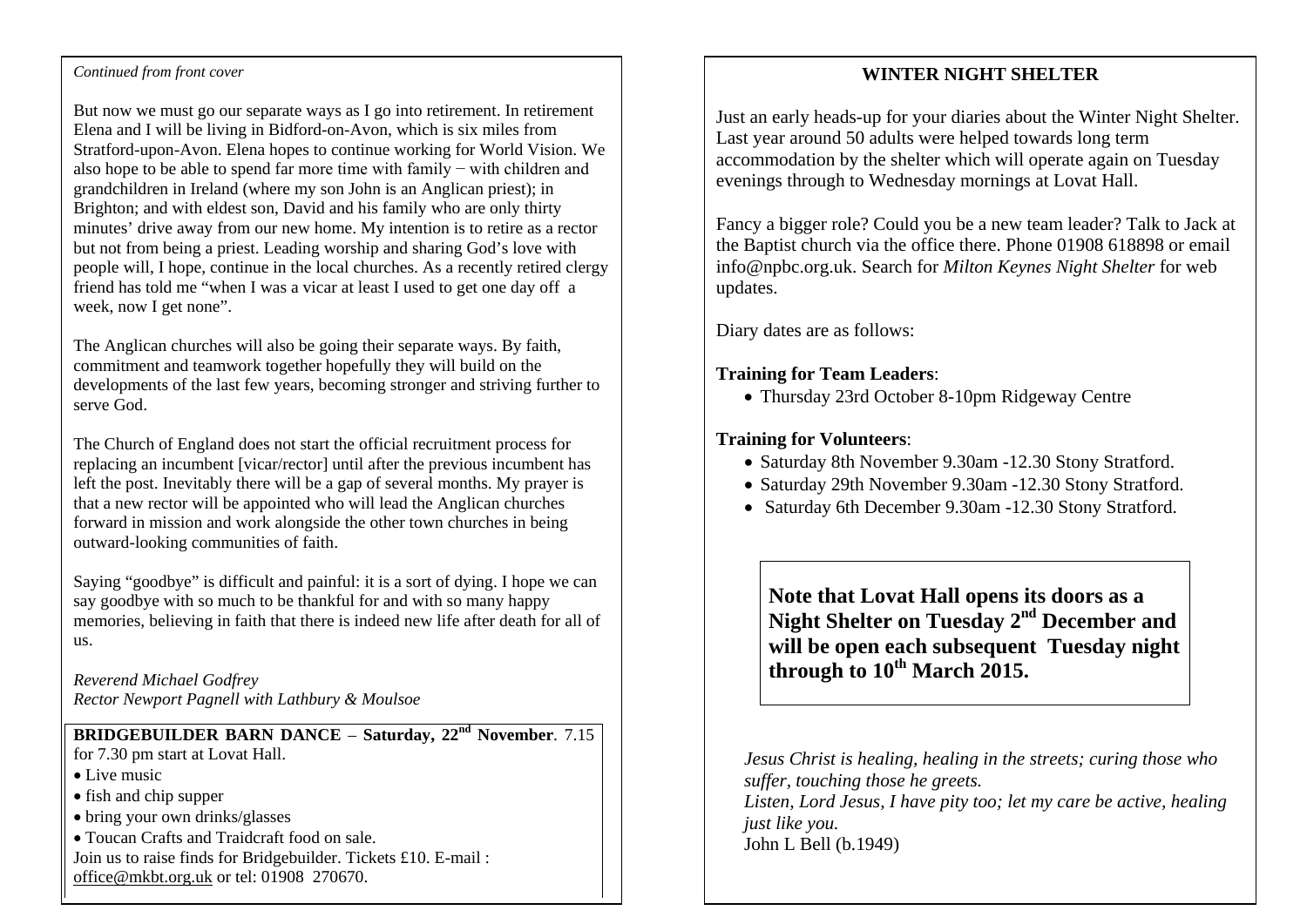

We need your help this Autumn and Winter season - we have some great events but we need you to help make them happen!

**Car Raffle and Christmas Food Collection, Shopping Centre MK** We need three to four people for just a couple of hours on each of the dates below to help sell car-raffle tickets and collect in festive food items at The Shopping Centre MK.

**Thursday 30th October** from 1-3pm **Saturday 15th November** 2-4pm **Thursday 4th December** 1-3pm **Sunday 14th December** 1-3pm **Monday 22nd Dec** 1-3pm.

**Cans for Carols, The Kingston Centre** We are holding this festive event in conjunction with MK Music Service on 20th December and a food collection on Sunday  $21<sup>st</sup>$  at The Kingston Centre! We need volunteers to help for just a couple of hours on either of the days, handing out shopping lists and collecting funds.

**Cans for Carols - Saturday 20th December:** 9am – 6pm **Food Collection - Sunday 21st December:** 10am – 4pm

Please let Rebecca Savage know if you are able to help with any of the above by contacting her on:

**01908 321108 / [foodbank.rebecca@mkcc.org.uk](mailto:foodbank.john@mkcc.org.uk) Web: [www.mkfoodbank.org.uk](http://www.mkfoodbank.org.uk/)**